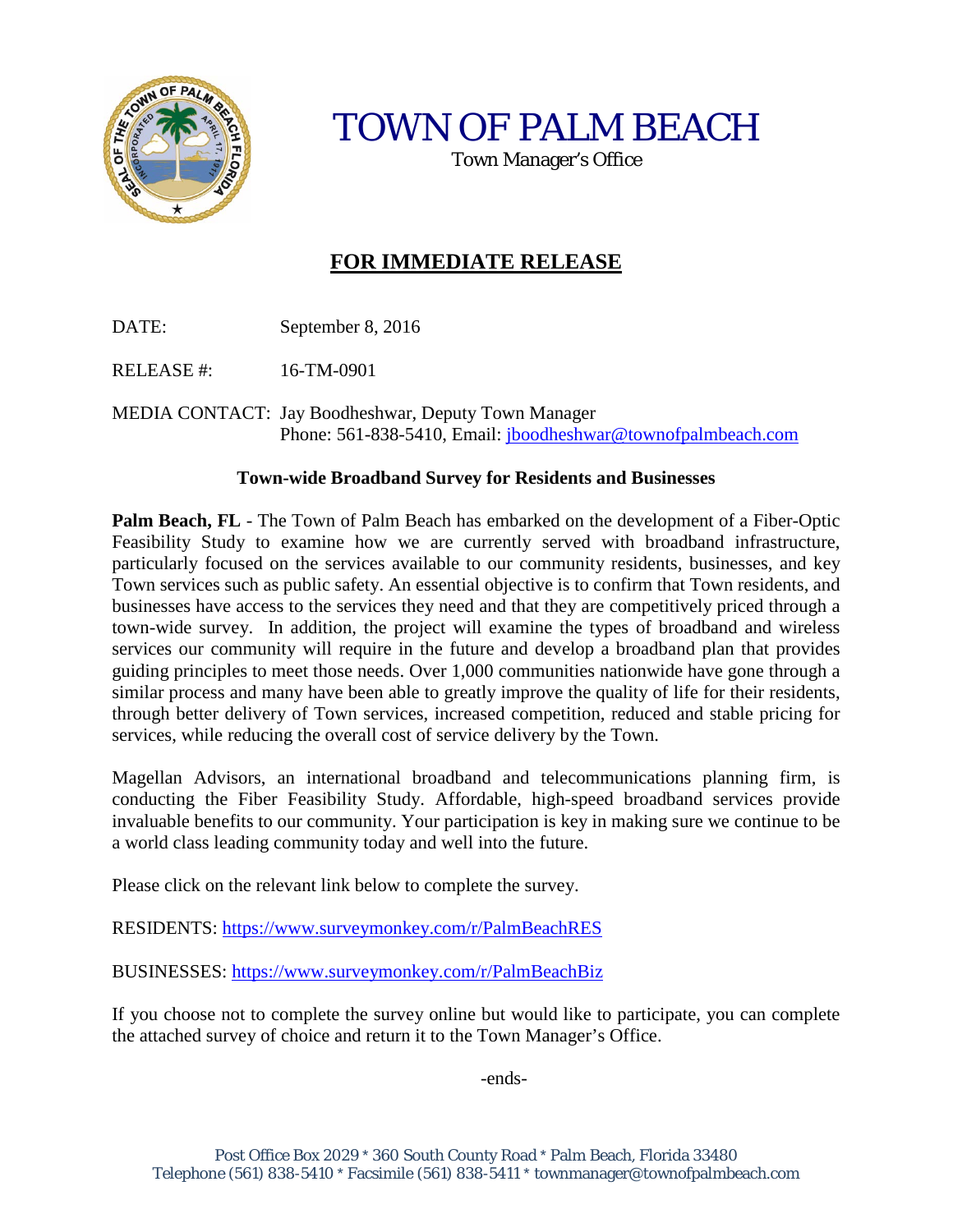**Residential Survey** 

**\*\* Thank you for taking time to participate in the following Broadband Internet survey. This survey should take approximately 10 minutes to complete. Please provide as much information as possible for the greatest benefit of the project. \*\***

**The purpose of this survey is to inform the Town of Palm Beach of current Internet usage and needs in the area.**

**Please mail the completed survey to:**

**Town of Palm Beach** 

**Town Manager's Office**

**PO Box 2029**

**Palm Beach, FL 33480**

**Or fax to:**

**Attention: Jay Boodheshwar, Deputy Town Manager**

**561-838-5411**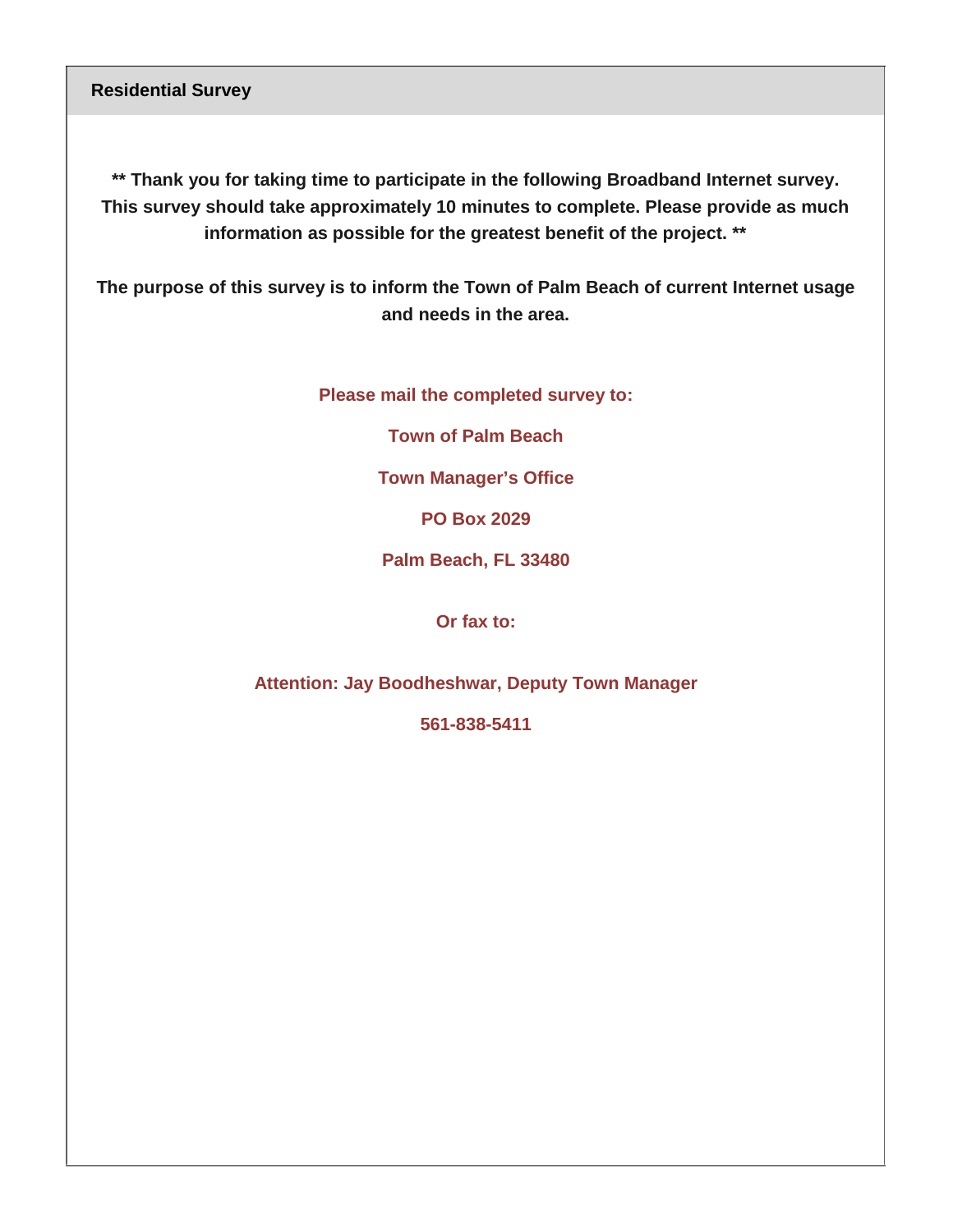| Residential Information                                   |
|-----------------------------------------------------------|
|                                                           |
| * 1. Do you currently have Internet service in your home? |
| $\operatorname{\mathsf{Yes}}$<br>◯<br>${\sf No}$          |
|                                                           |
|                                                           |
|                                                           |
|                                                           |
|                                                           |
|                                                           |
|                                                           |
|                                                           |
|                                                           |
|                                                           |
|                                                           |
|                                                           |
|                                                           |
|                                                           |
|                                                           |
|                                                           |
|                                                           |
|                                                           |
|                                                           |
|                                                           |
|                                                           |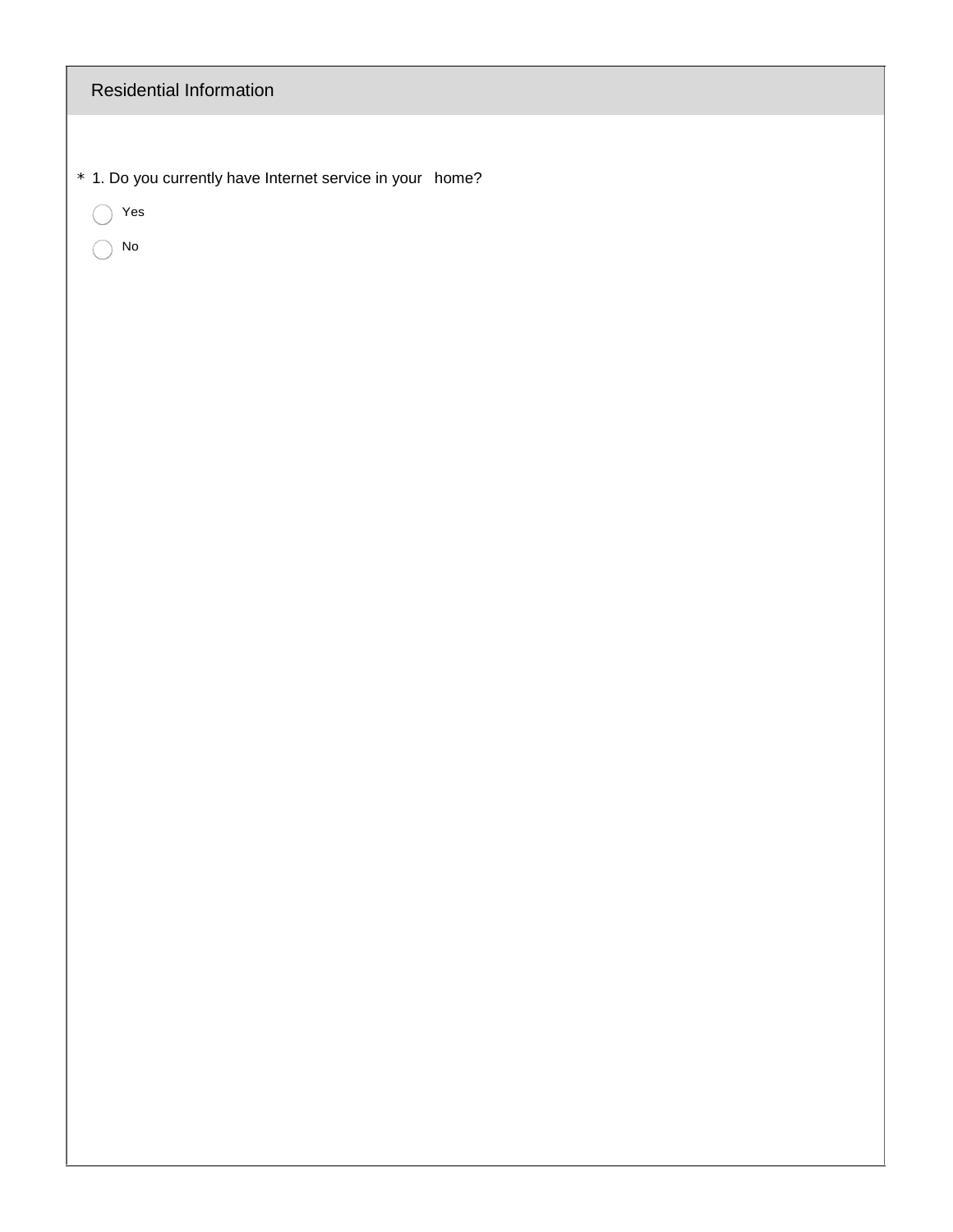| <b>Current Internet Information</b>                                                                                                                                                                               |                       |                       |                       |                         |                         |                         |            |
|-------------------------------------------------------------------------------------------------------------------------------------------------------------------------------------------------------------------|-----------------------|-----------------------|-----------------------|-------------------------|-------------------------|-------------------------|------------|
|                                                                                                                                                                                                                   |                       |                       |                       |                         |                         |                         |            |
| * 2. What type of Internet service do you have at home? (check all that apply)                                                                                                                                    |                       |                       |                       |                         |                         |                         |            |
| Cable                                                                                                                                                                                                             |                       |                       |                       |                         |                         |                         |            |
| Dial-up                                                                                                                                                                                                           |                       |                       |                       |                         |                         |                         |            |
| Digital Subscriber Line (DSL)                                                                                                                                                                                     |                       |                       |                       |                         |                         |                         |            |
| Fiber-Optic                                                                                                                                                                                                       |                       |                       |                       |                         |                         |                         |            |
| <b>Fixed Wireless</b>                                                                                                                                                                                             |                       |                       |                       |                         |                         |                         |            |
| Mobile Wireless (Cellular)                                                                                                                                                                                        |                       |                       |                       |                         |                         |                         |            |
| Satellite                                                                                                                                                                                                         |                       |                       |                       |                         |                         |                         |            |
| Provided by Landlord/building Owner                                                                                                                                                                               |                       |                       |                       |                         |                         |                         |            |
| Not sure                                                                                                                                                                                                          |                       |                       |                       |                         |                         |                         |            |
| Other (please specify)                                                                                                                                                                                            |                       |                       |                       |                         |                         |                         |            |
|                                                                                                                                                                                                                   |                       |                       |                       |                         |                         |                         |            |
|                                                                                                                                                                                                                   |                       |                       |                       |                         |                         |                         |            |
| * 3. What is the best estimate of the cost of your home Internet connection per month?(Not including<br>bundled services such as cable and telephone)                                                             |                       |                       |                       |                         |                         |                         |            |
| Less than<br>\$20.00 to<br>\$29.99<br>\$20.00                                                                                                                                                                     | \$30.00 to<br>\$49.99 | \$50.00 to<br>\$74.99 | \$75.00 to<br>\$99.99 | \$100.00 to<br>\$124.99 | \$125.00 to<br>\$149.99 | \$150.00 to<br>\$199.99 | $$200.00+$ |
|                                                                                                                                                                                                                   |                       |                       |                       |                         |                         |                         |            |
| If more than \$200.00 per month, please specify how much:<br>If unknown please provide your ISP and the service package you subscribe to and we will try to estimate it<br>* 4. Who is your Internet Provider(s)? |                       |                       |                       |                         |                         |                         |            |
| 5. What is your contracted speed in Mbps. (Example 10Mbps/2Mbps)<br>Download:<br>Upload:                                                                                                                          |                       |                       |                       |                         |                         |                         |            |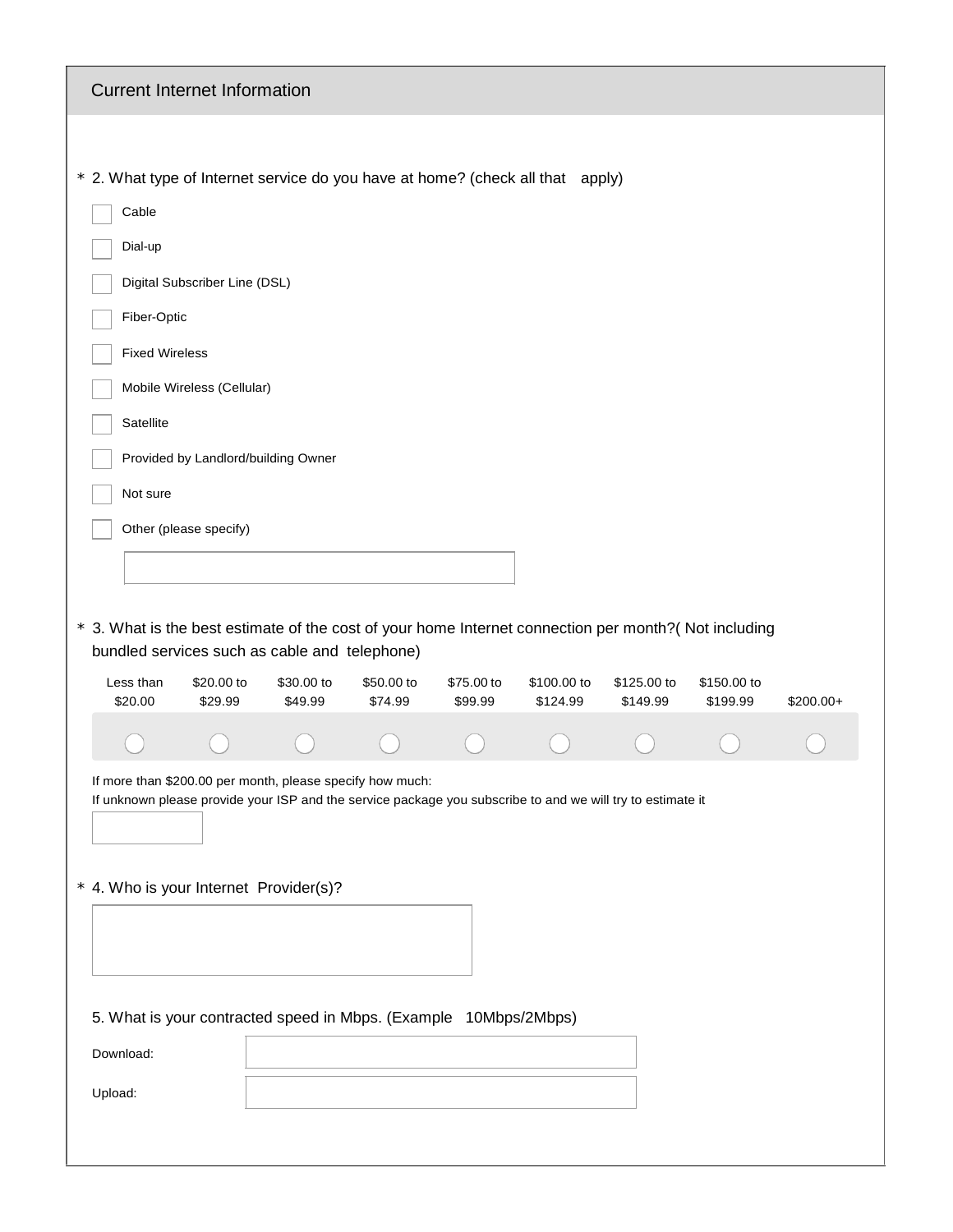| * 6. Which services do you subscribe to with your current provider?                                                                                                                   |   |   |   |   |   |           |                |   |   |       |
|---------------------------------------------------------------------------------------------------------------------------------------------------------------------------------------|---|---|---|---|---|-----------|----------------|---|---|-------|
| Internet                                                                                                                                                                              |   |   |   |   |   |           |                |   |   |       |
| Telephone                                                                                                                                                                             |   |   |   |   |   |           |                |   |   |       |
| Cable TV                                                                                                                                                                              |   |   |   |   |   |           |                |   |   |       |
| Other (please specify)                                                                                                                                                                |   |   |   |   |   |           |                |   |   |       |
|                                                                                                                                                                                       |   |   |   |   |   |           |                |   |   |       |
|                                                                                                                                                                                       |   |   |   |   |   |           |                |   |   |       |
| * 7. Please take at least one of the speed tests below and report the results from each one. Let the speed<br>tests run for a few moments and then fill in the requested information. |   |   |   |   |   |           |                |   |   |       |
| SpeedOf.Me                                                                                                                                                                            |   |   |   |   |   |           |                |   |   |       |
|                                                                                                                                                                                       |   |   |   |   |   |           |                |   |   |       |
| <b>OPTIONAL</b><br>Speedtest                                                                                                                                                          |   |   |   |   |   |           |                |   |   |       |
|                                                                                                                                                                                       |   |   |   |   |   |           |                |   |   |       |
| SpeedOf.Me Upload Speed (Mbps):                                                                                                                                                       |   |   |   |   |   |           |                |   |   |       |
| SpeedOf.Me Download Speed (Mbps):                                                                                                                                                     |   |   |   |   |   |           |                |   |   |       |
| Speedtest Upload Speed (Mbps):                                                                                                                                                        |   |   |   |   |   |           |                |   |   |       |
| Speedtest Download Speed (Mbps):                                                                                                                                                      |   |   |   |   |   |           |                |   |   |       |
|                                                                                                                                                                                       |   |   |   |   |   |           |                |   |   |       |
| * 8. How many devices do you have in your home that connect to the Internet such as computers, iPads,<br>tablets, cell phones, Kindles, iPods, TiVo, Xbox, PlayStation, etc.?         |   |   |   |   |   |           |                |   |   |       |
|                                                                                                                                                                                       | 1 | 2 | 3 | 4 | 5 | 6         | $\overline{7}$ | 8 | 9 | $10+$ |
| Number of Devices                                                                                                                                                                     |   |   |   |   |   |           |                |   |   |       |
| * 9. Do you or any members of your household have a home based                                                                                                                        |   |   |   |   |   | business? |                |   |   |       |
|                                                                                                                                                                                       |   |   |   |   |   |           |                |   |   |       |
| Yes<br>)No                                                                                                                                                                            |   |   |   |   |   |           |                |   |   |       |
|                                                                                                                                                                                       |   |   |   |   |   |           |                |   |   |       |
| * 10. Do you or any members of your household telecommute? (occasionally or frequently work from home<br>for an outside employer via the Internet)                                    |   |   |   |   |   |           |                |   |   |       |
| Yes                                                                                                                                                                                   |   |   |   |   |   |           |                |   |   |       |
| No                                                                                                                                                                                    |   |   |   |   |   |           |                |   |   |       |
|                                                                                                                                                                                       |   |   |   |   |   |           |                |   |   |       |
|                                                                                                                                                                                       |   |   |   |   |   |           |                |   |   |       |
|                                                                                                                                                                                       |   |   |   |   |   |           |                |   |   |       |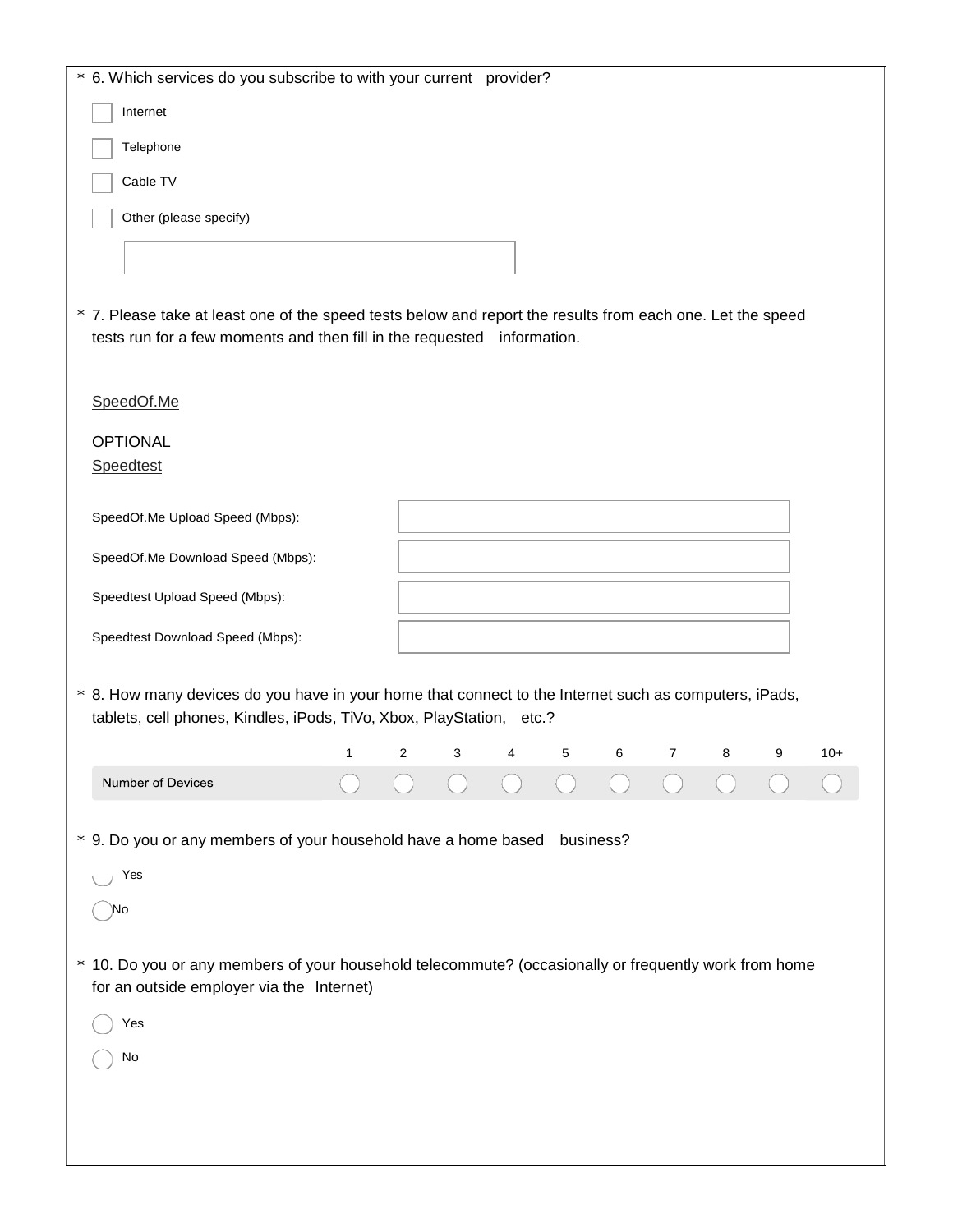| * 11. Do you or any members of your household perform schoolwork or training tasks at home via the<br>Internet?                                                                   |
|-----------------------------------------------------------------------------------------------------------------------------------------------------------------------------------|
| Yes                                                                                                                                                                               |
| )No                                                                                                                                                                               |
| * 12. How many times per month do you experience disruptions with your Internet? (ex: tried to get online<br>but it wouldn't work, Internet page not loading or loading too slow) |
| No disruption (0 times per month)                                                                                                                                                 |
| 1-2 times per month                                                                                                                                                               |
| 3-10 times per month                                                                                                                                                              |
| 11-20 times per month                                                                                                                                                             |
| 21 or more times per month                                                                                                                                                        |
| Other (please specify)                                                                                                                                                            |
|                                                                                                                                                                                   |
|                                                                                                                                                                                   |
|                                                                                                                                                                                   |
| * 13. Do storms disrupt your Internet connections?                                                                                                                                |
| Never                                                                                                                                                                             |
| Occasionally                                                                                                                                                                      |
| Often                                                                                                                                                                             |
| Always                                                                                                                                                                            |
| * 14. Are your current Internet services fulfilling all of your needs?                                                                                                            |
| Yes                                                                                                                                                                               |
| )No                                                                                                                                                                               |
| Not Sure                                                                                                                                                                          |
| If yes, how are they meeting your needs?                                                                                                                                          |
|                                                                                                                                                                                   |
|                                                                                                                                                                                   |
|                                                                                                                                                                                   |
|                                                                                                                                                                                   |
|                                                                                                                                                                                   |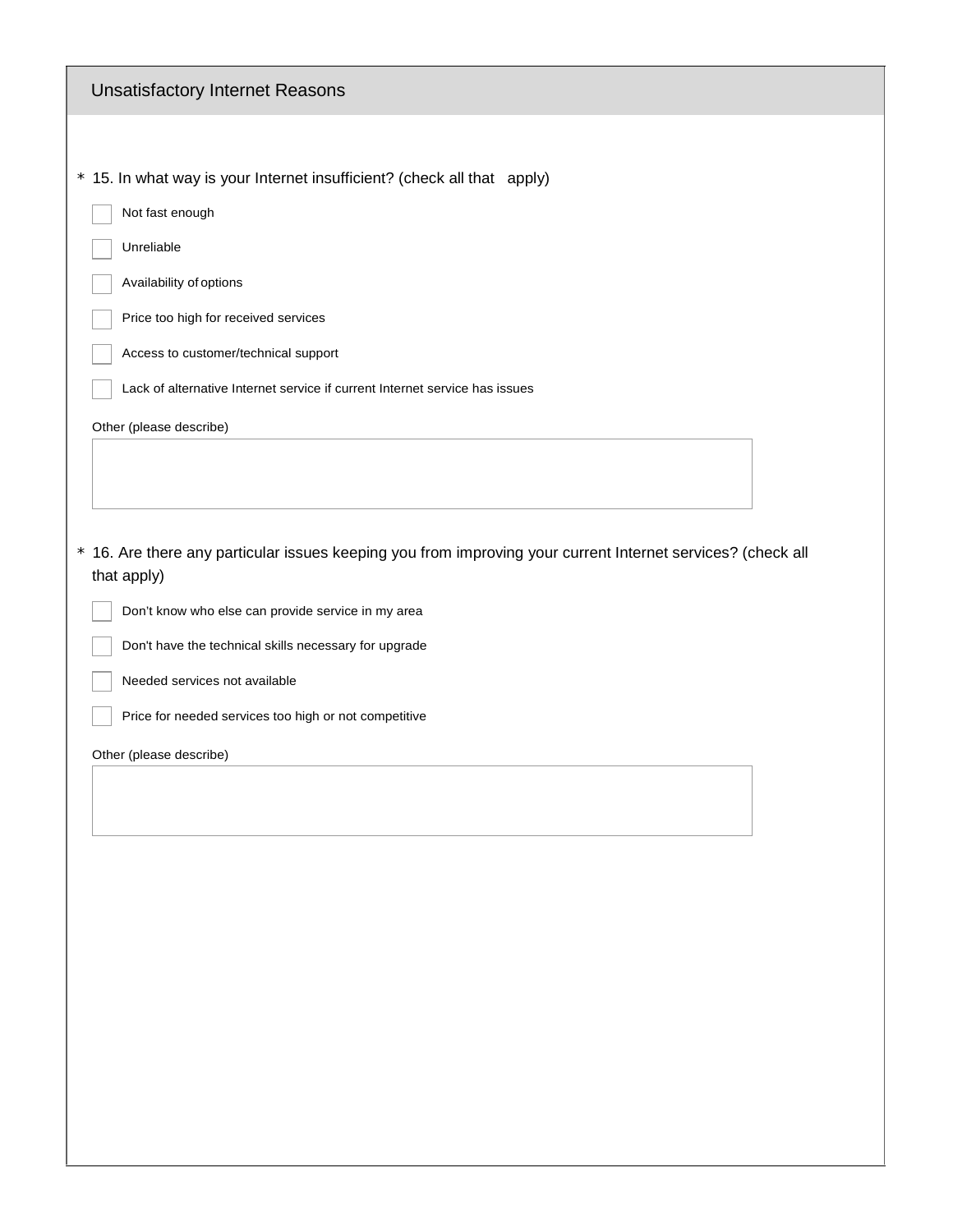# Ratings

#### \* 17. Please rate your current Internet services

|                                     | Poor | Fair | Good | Very Good | Excellent |
|-------------------------------------|------|------|------|-----------|-----------|
| Internet service only               |      |      |      |           |           |
| Other products and services         |      |      |      |           |           |
| <b>Customer / Technical Support</b> |      |      |      |           |           |
| Price                               |      |      |      |           |           |
| Reliability                         |      |      |      |           |           |
| Speed                               |      |      |      |           |           |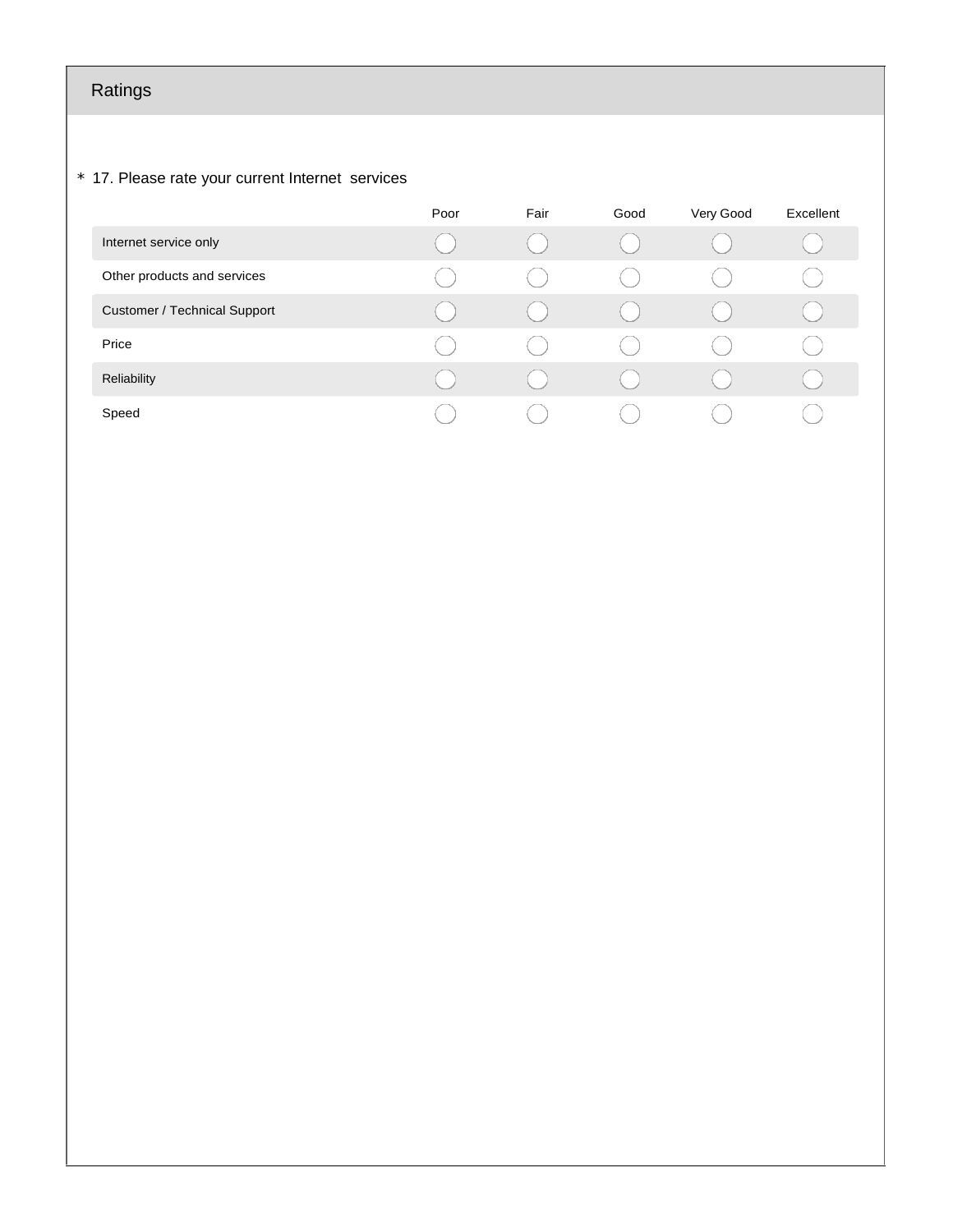| Why No Internet Service |  |  |
|-------------------------|--|--|
|-------------------------|--|--|

- \* 18. If you do not have Internet service at home, what is the NUMBER ONE reason why?
	- Too expensive

€

- Slow connection in my area
- Not available in my area
- Don't know much about technology €
	- I have Internet at work, school, library, etc., and don't need it at home
	- Other (please specify)
- \* 19. If you use wireless devices, how important is having wireless services available in the Town for Palm Beach?
	- Not important €
	- Somewhat important
	- Moderately important
	- Very important
	- Extremely important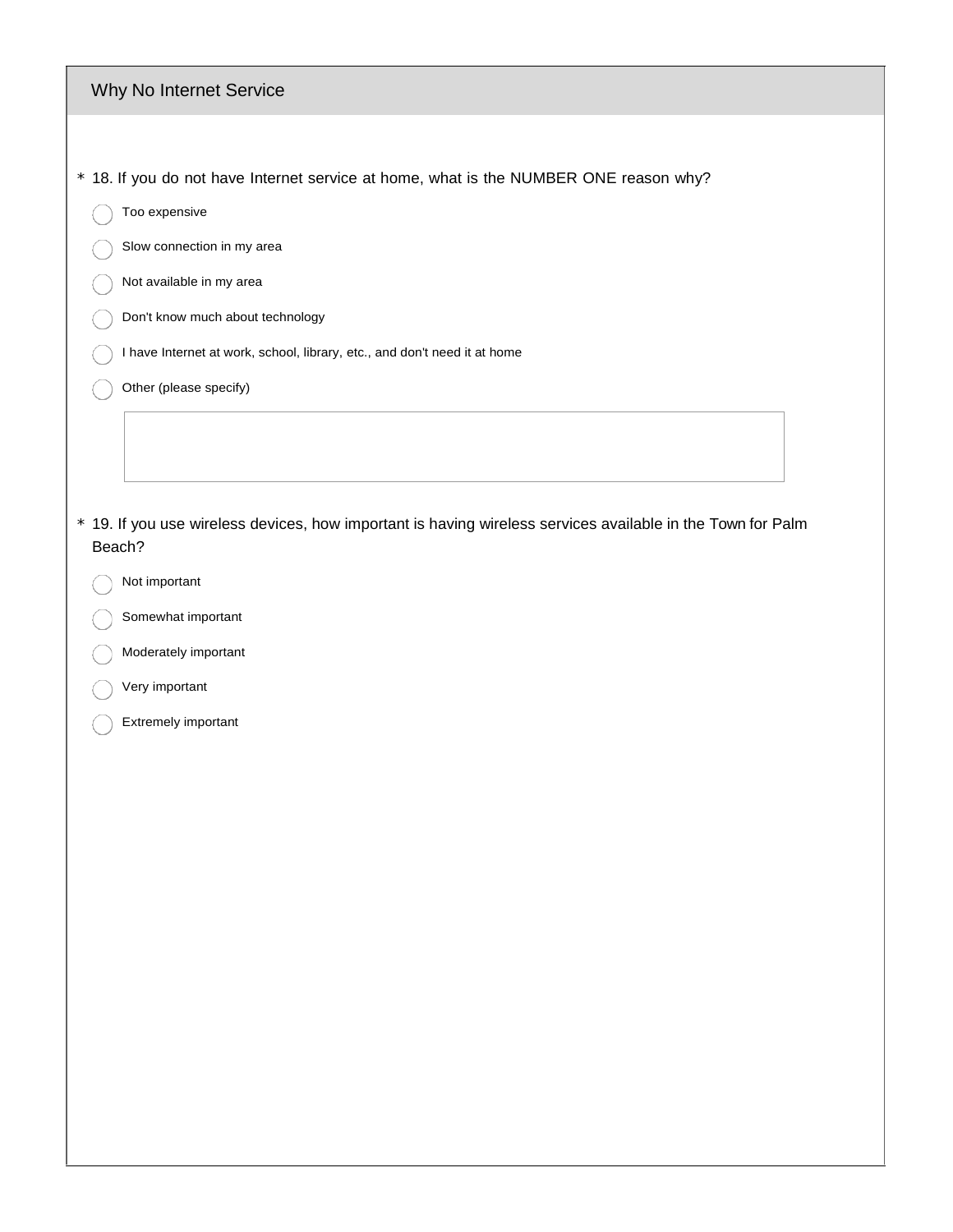| Importance of Internet                                                                                                                                                                                                                                                                                                                                                                                               |                |   |   |   |
|----------------------------------------------------------------------------------------------------------------------------------------------------------------------------------------------------------------------------------------------------------------------------------------------------------------------------------------------------------------------------------------------------------------------|----------------|---|---|---|
| * 20. Do you consider high-speed Internet to be an essential service just as water and electricity are today?<br>Yes<br>No<br>Not Sure                                                                                                                                                                                                                                                                               |                |   |   |   |
| * 21. On a scale from 1 to 5, how important is high speed Internet to you and members of your household?<br>[1]=Unnecessary; [5]=Couldn't live without it                                                                                                                                                                                                                                                            |                |   |   |   |
| $\mathbf{1}$                                                                                                                                                                                                                                                                                                                                                                                                         | $\overline{2}$ | 3 | 4 | 5 |
|                                                                                                                                                                                                                                                                                                                                                                                                                      |                |   |   |   |
| * 22. Having choices of multiple Internet providers is<br>Not Important<br>Somewhat Important<br>Moderately Important<br>Very Important<br>Extremely Important<br>* 23. How important is having bundled Triple-Play services from your Internet provider. (Includes phone,<br>cable television and Internet)<br>Extremely important<br>Very important<br>Moderately important<br>Somewhat important<br>Not important |                |   |   |   |
|                                                                                                                                                                                                                                                                                                                                                                                                                      |                |   |   |   |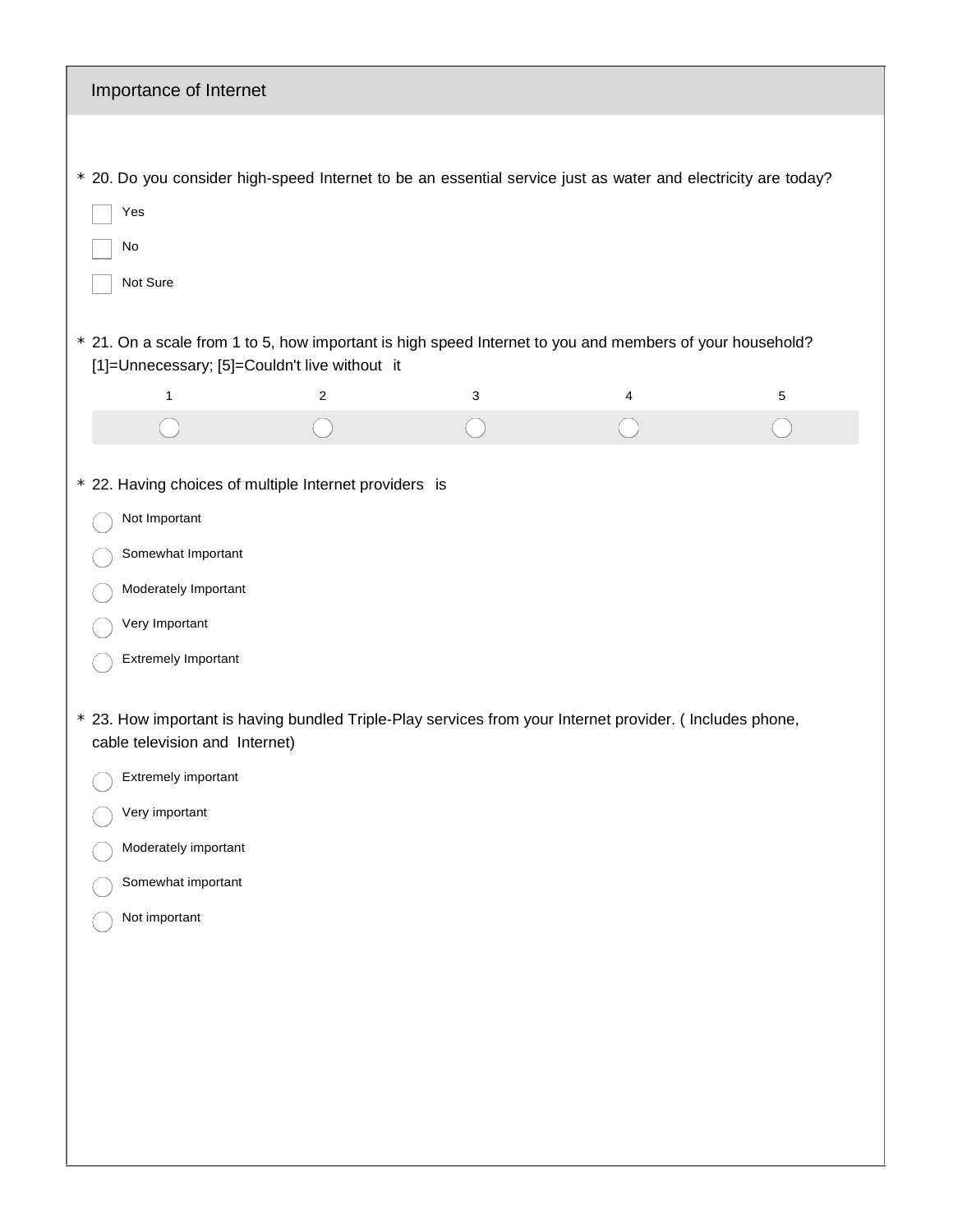#### \* 24. Rank the following factors in order of importance when selecting an ISP (1=most important to 5=least important)

| Speed                                                                    |
|--------------------------------------------------------------------------|
| Customer/Technical Support                                               |
| Price                                                                    |
| Reliability                                                              |
| Service Options (i.e. various speed levels, other services and products) |

- \* 25. If you were to move, how important is having high speed Internet available in the community or neighborhood of your choice?
	- Not important
		- Somewhat important
	- Moderately important
	- Very important

 $\bigcup$ 

Extremely important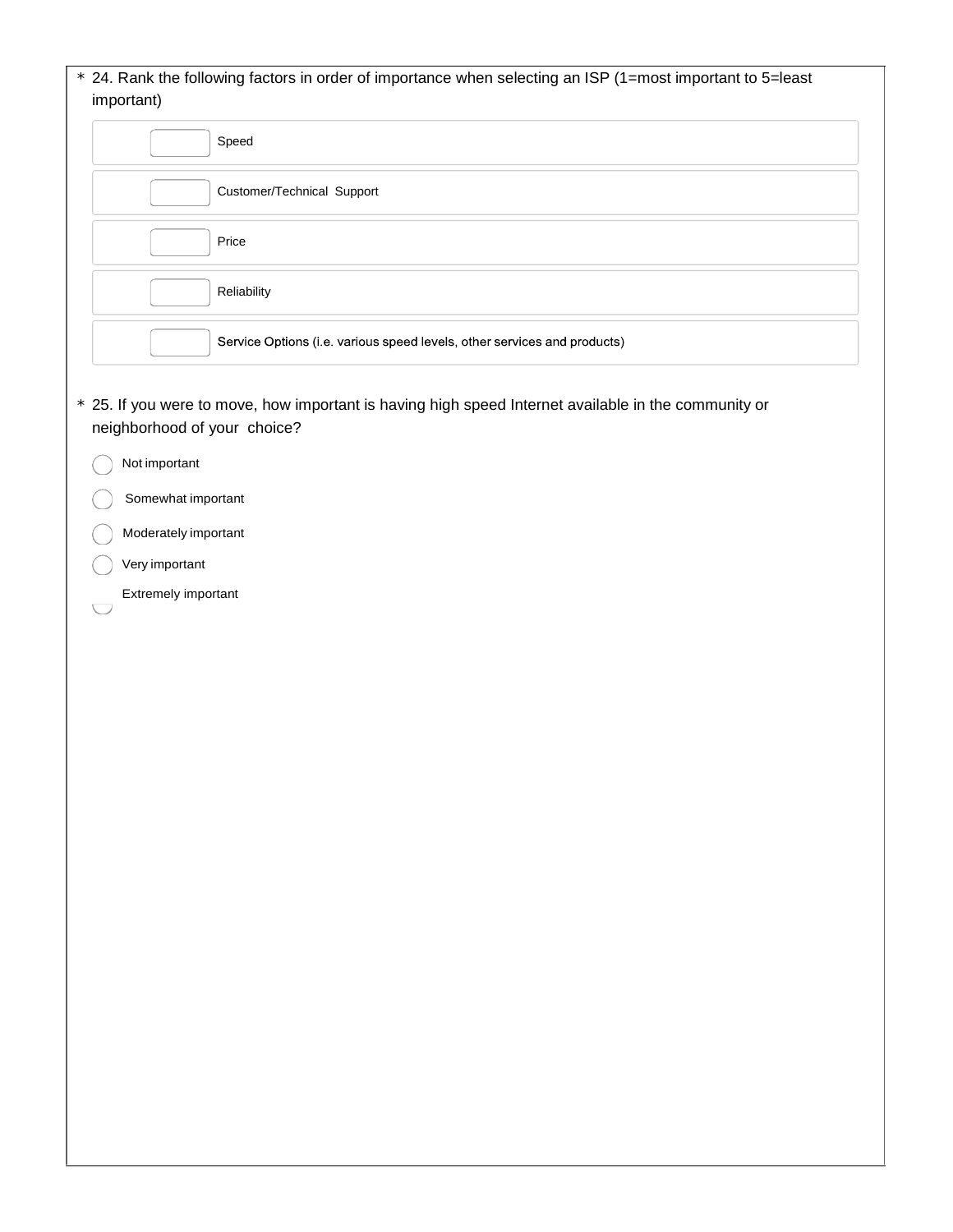Additional Comments

26. What are your future anticipated needs for Internet services?

27. Please provide the physical address of your home even if you do not currently have Internet service (this information will not be publicized or sold to third parties or distribution lists).

Street Address:

City:

Zip Code:

28. Please share any additional comments regarding your Internet service that you feel are relevant.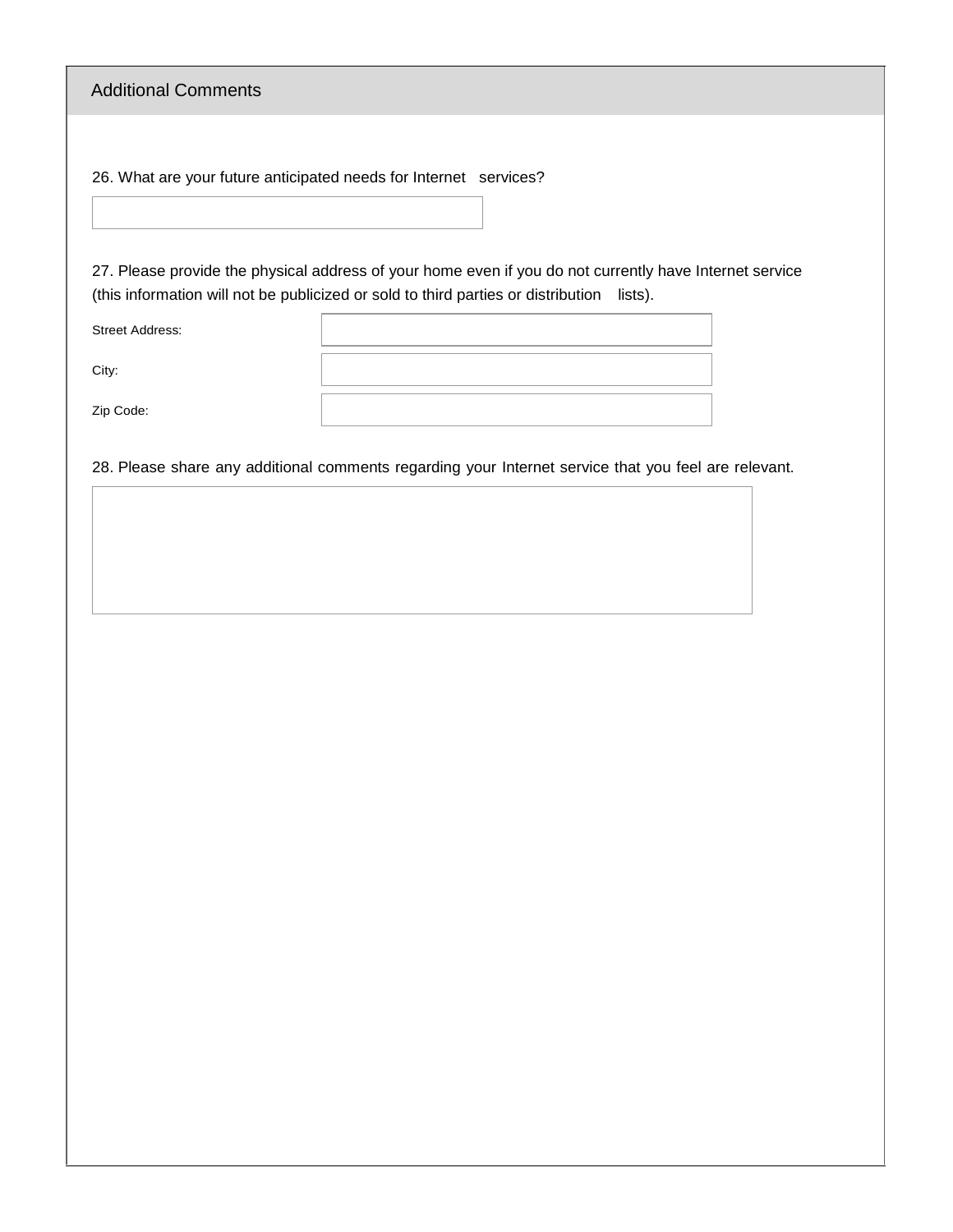**Business Survey**

**\*\* Thank you for taking time to participate in the following Broadband Internet survey. This survey should take approximately 10 minutes to complete. Please provide as much information as possible for the greatest benefit of the project. \*\***

**The purpose of this survey is to inform the Town of Palm Beach of current Internet usage and needs in the area.**

**Please mail the completed survey to:**

**Town of Palm Beach** 

**Town Manager's Office**

**PO Box 2029**

**Palm Beach, FL 33480**

**Or fax to:**

**Attention: Jay Boodheshwar, Deputy Town Manager**

**561-838-5411**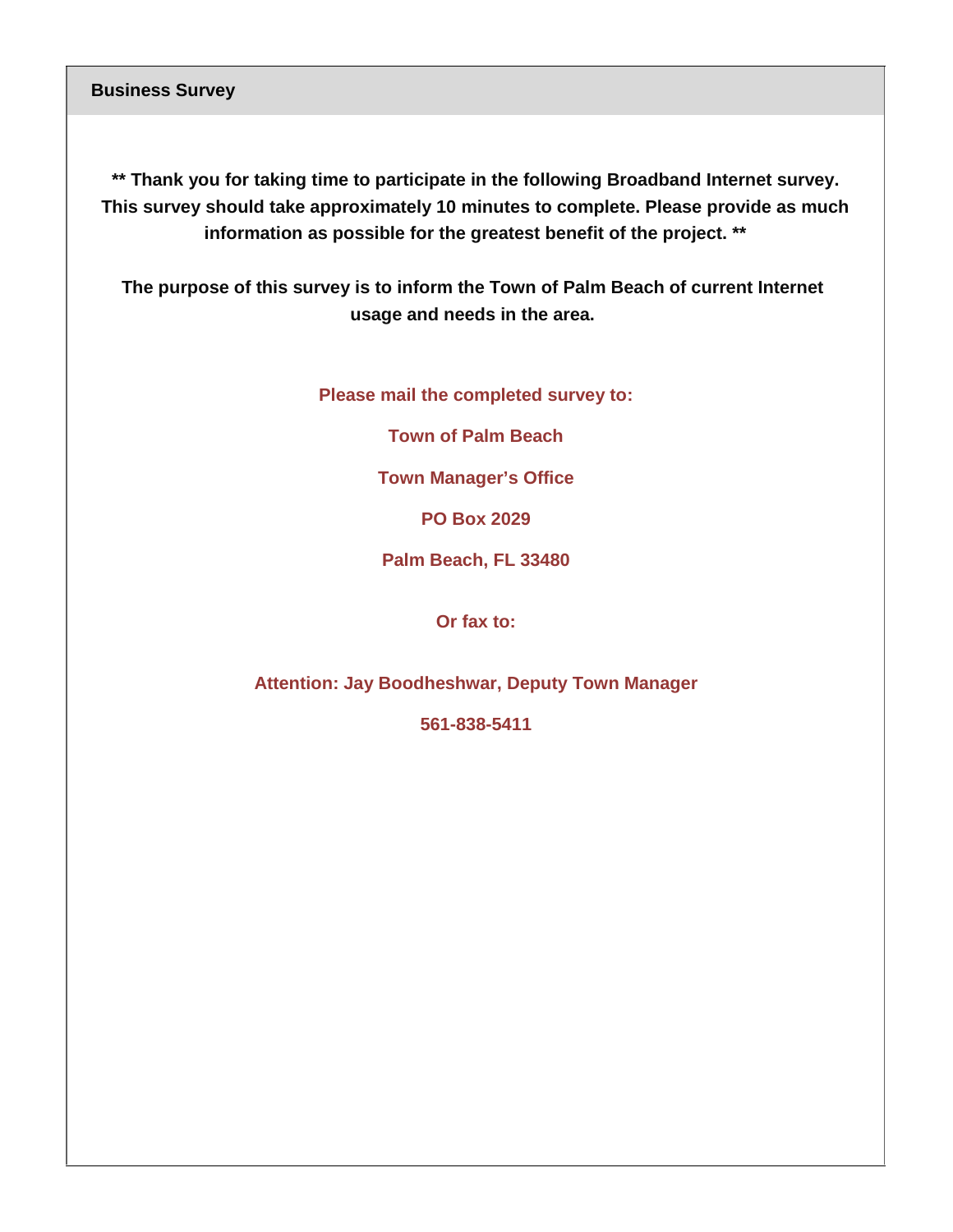| <b>Business Information</b>                                                                                                                                               |                                                  |               |
|---------------------------------------------------------------------------------------------------------------------------------------------------------------------------|--------------------------------------------------|---------------|
|                                                                                                                                                                           |                                                  |               |
| * 1. Under which industry would you classify your business? (check all that apply)                                                                                        |                                                  |               |
| <b>Agricultural and Farming</b>                                                                                                                                           | <b>Hospitality / Food Services</b>               |               |
| Arts, Entertainment, and Recreation                                                                                                                                       | Manufacturing                                    |               |
| Construction                                                                                                                                                              | Professional, Scientific, and Technical Services |               |
| <b>Educational Services</b>                                                                                                                                               | Real Estate, Rental and Leasing                  |               |
| Finance and Insurance                                                                                                                                                     | Retail Trade                                     |               |
| Healthcare / Social Assistance                                                                                                                                            | Transportation and Warehousing                   |               |
|                                                                                                                                                                           |                                                  |               |
| Other (please specify)                                                                                                                                                    |                                                  |               |
|                                                                                                                                                                           |                                                  |               |
| No<br>* 3. How many employees does your business have? (Town of Palm Beach locations                                                                                      | ONLY)                                            |               |
| $1 - 10$<br>$11 - 25$                                                                                                                                                     | 76-100<br>$26 - 50$<br>51-75                     | More than 100 |
| <b>Employees</b><br>If more than 100 employees, please indicate number<br>4. If your business has locations beyond Palm Beach, what is your total employment?<br>$1 - 10$ | $11 - 25$<br>26-50<br>51-75                      | 76-100        |
| Employees                                                                                                                                                                 |                                                  |               |
| If greater than 100, please specify.                                                                                                                                      |                                                  |               |
|                                                                                                                                                                           |                                                  |               |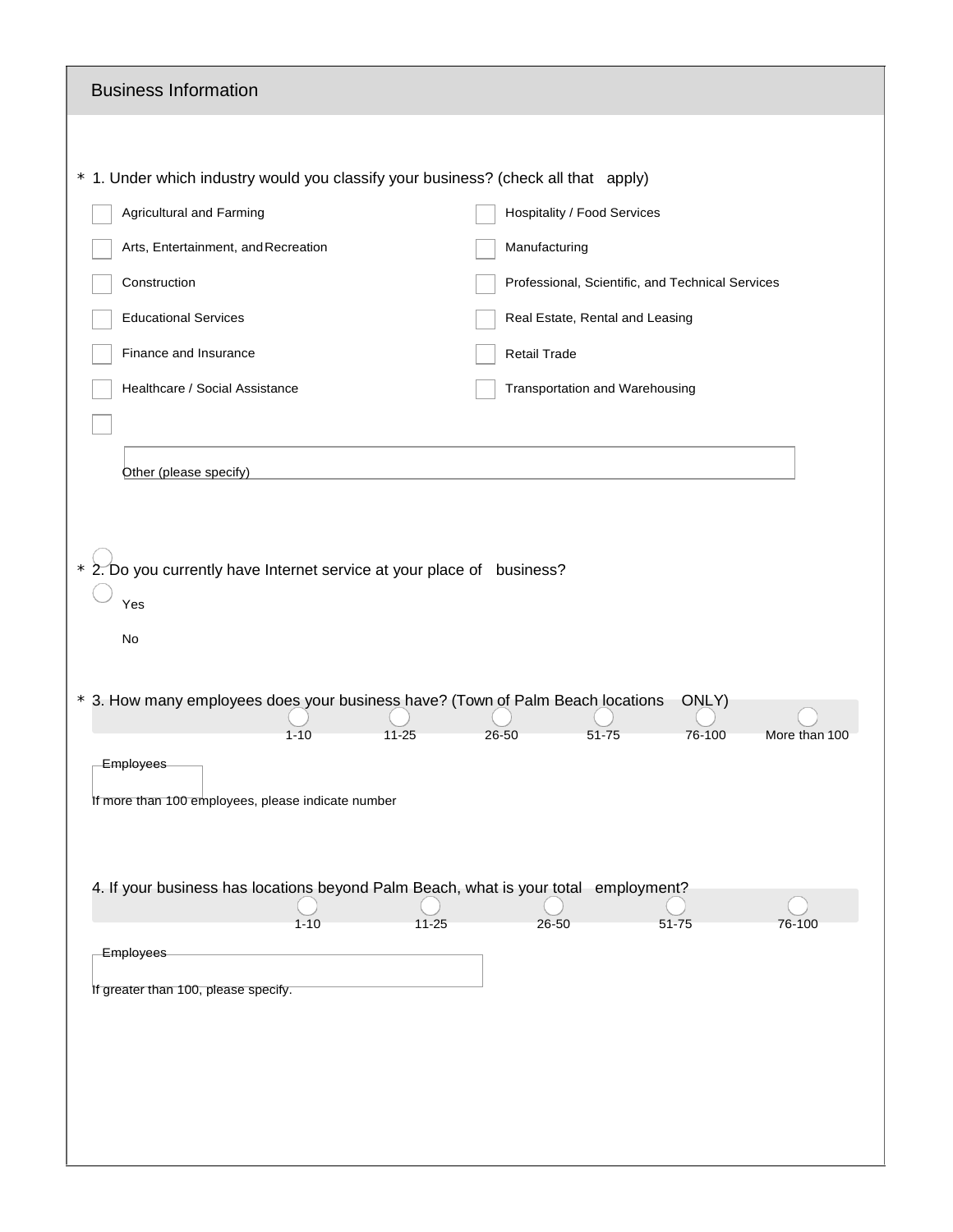| Internet Information                                                                                                                    |           |
|-----------------------------------------------------------------------------------------------------------------------------------------|-----------|
|                                                                                                                                         |           |
| * 5. What type of Internet service do you have at your business? (check all that apply)                                                 |           |
| Cable                                                                                                                                   |           |
| Dial-up                                                                                                                                 |           |
| Digital Subscriber Line (DSL)                                                                                                           |           |
| Fiber-Optic                                                                                                                             |           |
| <b>Fixed Wireless</b>                                                                                                                   |           |
| Mobile Wireless (cellular)                                                                                                              |           |
| Satellite                                                                                                                               |           |
| Provided by Landlord/Building Owner                                                                                                     |           |
| Not Sure                                                                                                                                |           |
| Other (please specify)                                                                                                                  |           |
|                                                                                                                                         |           |
|                                                                                                                                         |           |
| 6. What do you currently pay for your total Internet service per month? (not including bundled services<br>such as cable and telephone) |           |
| \$1000-<br>Less than                                                                                                                    | More than |
| \$50 - \$99<br>\$100 - \$249 \$250 - \$499 \$500 - \$999 \$250 - \$299<br>\$4999<br>\$50                                                | \$5000    |
| Internet cost per month                                                                                                                 |           |
| If more than \$5000.00, please specify amount                                                                                           |           |
|                                                                                                                                         |           |
| * 7. Who is your Internet Service Provider(s)? (list all providers separated by commas)                                                 |           |
|                                                                                                                                         |           |
|                                                                                                                                         |           |
|                                                                                                                                         |           |
|                                                                                                                                         |           |
|                                                                                                                                         |           |
|                                                                                                                                         |           |
|                                                                                                                                         |           |
|                                                                                                                                         |           |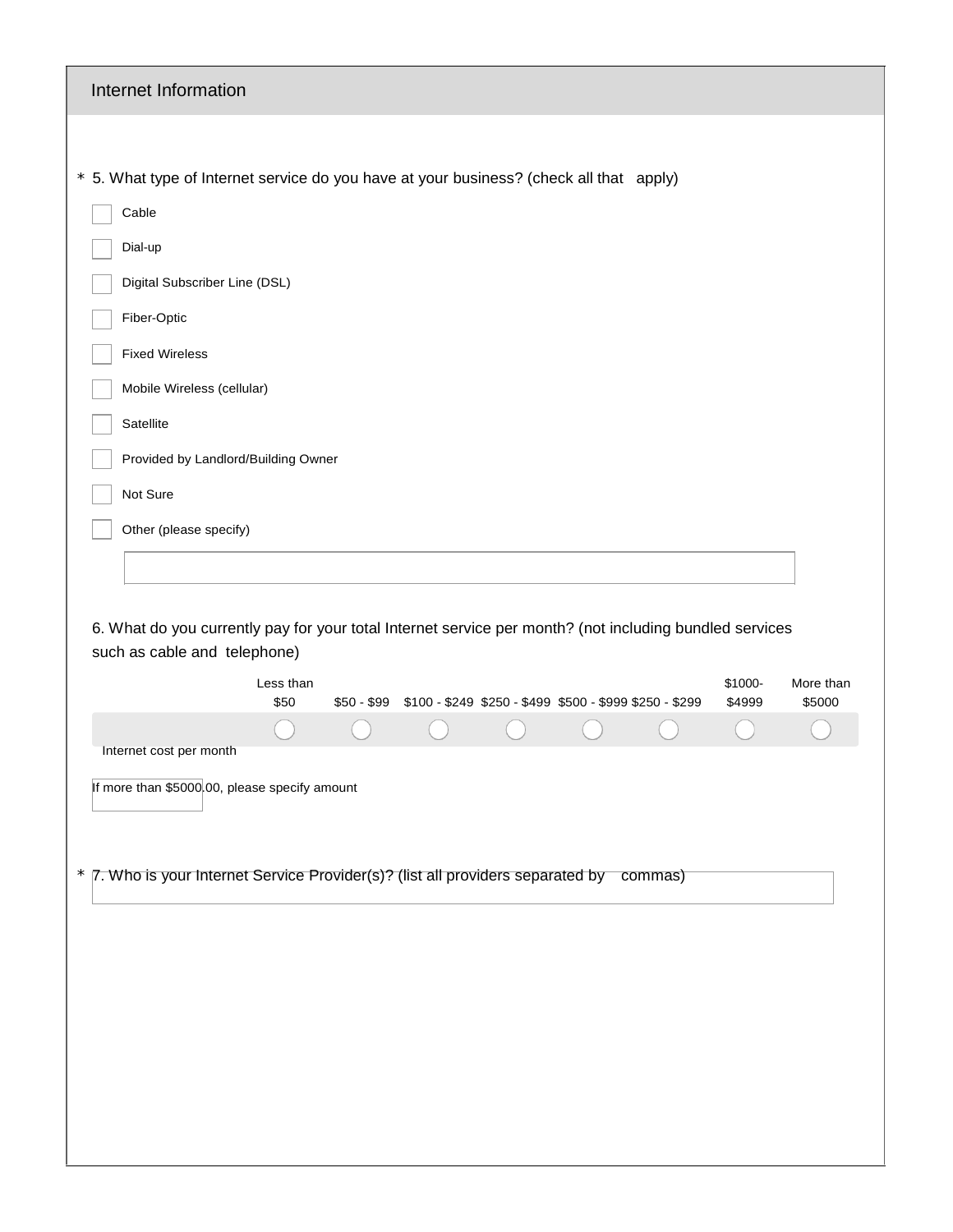| <b>Speed Test</b>                                                                                                                                                                     |
|---------------------------------------------------------------------------------------------------------------------------------------------------------------------------------------|
|                                                                                                                                                                                       |
| 8. What is your contracted speed in Mbps - Download/Upload (Example<br>10Mbps/2Mbps)                                                                                                  |
| Download:                                                                                                                                                                             |
| Upload:                                                                                                                                                                               |
| * 9. Please take at least one of the speed tests below and report the results from each one. Let the speed<br>tests run for a few moments and then fill in the requested information. |
| SpeedOf.Me                                                                                                                                                                            |
| <b>OPTIONAL</b><br>Speedtest                                                                                                                                                          |
| SpeedOf.Me Upload Speed (Mbps):                                                                                                                                                       |
| SpeedOf.Me Download Speed (Mbps):                                                                                                                                                     |
| Speedtest Upload Speed (Mbps):                                                                                                                                                        |
| Speedtest Download Speed (Mbps):                                                                                                                                                      |
| * 10. Which services do you subscribe to with your current provider?<br>Internet<br>Telephone<br>Cable TV<br>Other (please specify)                                                   |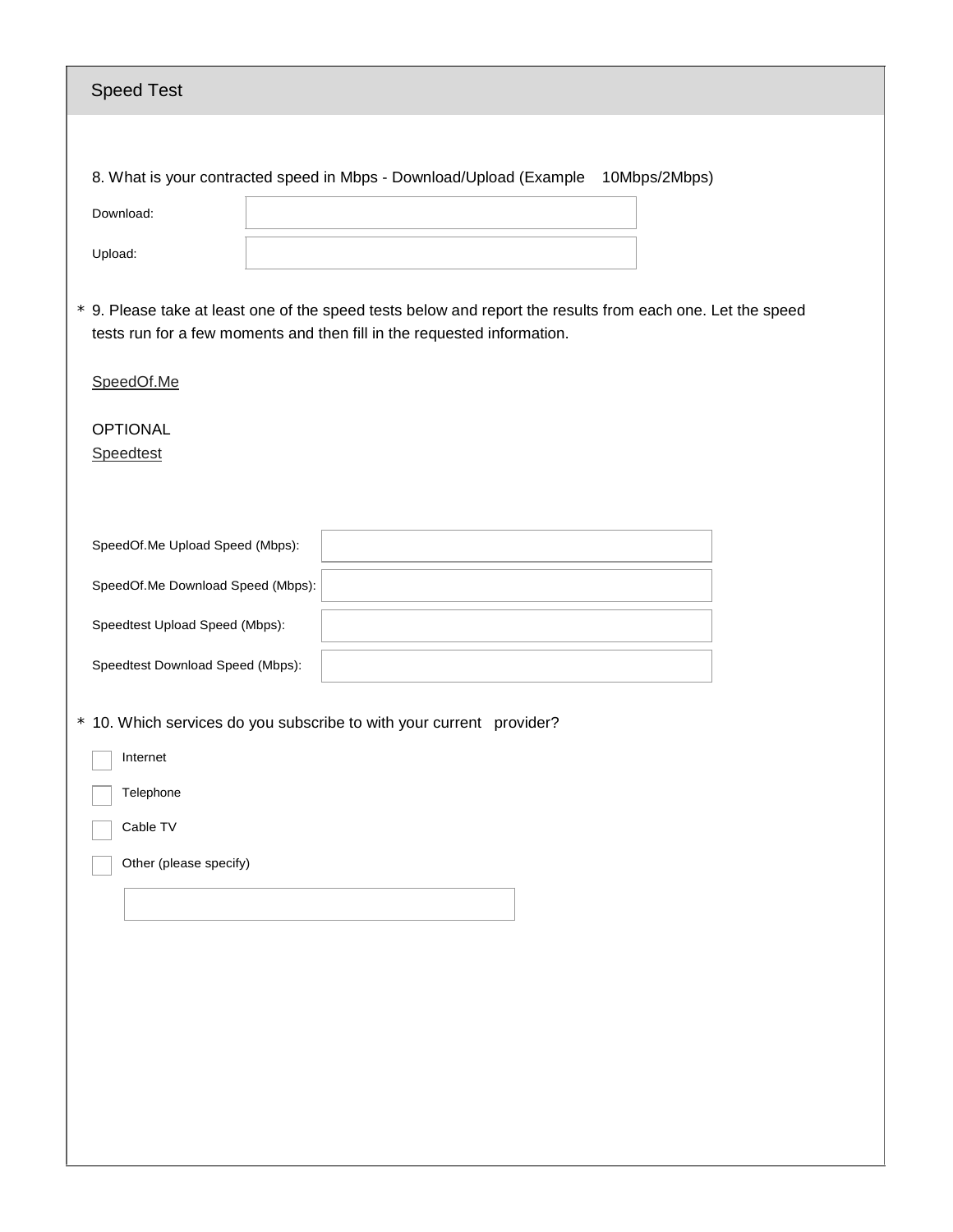| <b>Internet Service</b>                                                                                                                                                                                                                                                                                                                                                                                                           |
|-----------------------------------------------------------------------------------------------------------------------------------------------------------------------------------------------------------------------------------------------------------------------------------------------------------------------------------------------------------------------------------------------------------------------------------|
|                                                                                                                                                                                                                                                                                                                                                                                                                                   |
| * 11. How many times per month do you experience disruptions with your Internet service? (ex: Tried to get<br>online but it wouldn't work, Internet pages not loading or loading too slowly)                                                                                                                                                                                                                                      |
| No Disruption                                                                                                                                                                                                                                                                                                                                                                                                                     |
| 1-3 times per month                                                                                                                                                                                                                                                                                                                                                                                                               |
| 3-10 times per month                                                                                                                                                                                                                                                                                                                                                                                                              |
| 11-20 times per month                                                                                                                                                                                                                                                                                                                                                                                                             |
| 21 times or more per month                                                                                                                                                                                                                                                                                                                                                                                                        |
| Other (please explain)                                                                                                                                                                                                                                                                                                                                                                                                            |
|                                                                                                                                                                                                                                                                                                                                                                                                                                   |
| * 12. Do storms disrupt your Internet connections?                                                                                                                                                                                                                                                                                                                                                                                |
| Never                                                                                                                                                                                                                                                                                                                                                                                                                             |
| Occasionally                                                                                                                                                                                                                                                                                                                                                                                                                      |
| Often                                                                                                                                                                                                                                                                                                                                                                                                                             |
| Always                                                                                                                                                                                                                                                                                                                                                                                                                            |
| 13. If your business is experiencing daily disruptions, please indicate your business hours, what hours your<br>service is being affected, the average time your service is being affected, the nature of the disruption, your<br>attempts to resolve the problem (i.e., contacting your ISP, switching to other ISPs, etc.) and any other<br>information you care to share regarding the disruptions, their effects, costs, etc. |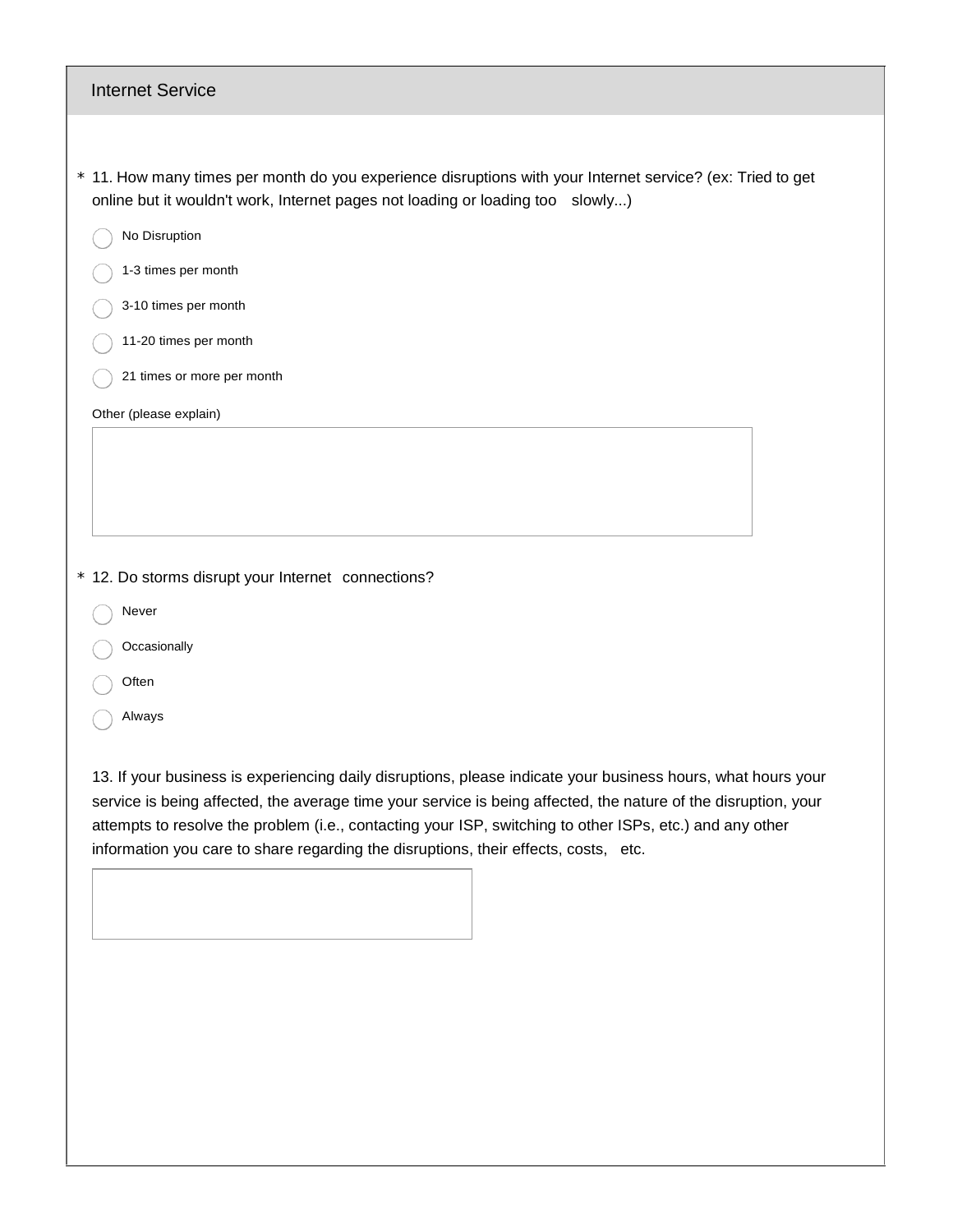| * 14. Are your current Internet services fulfilling all of your business needs? |  |
|---------------------------------------------------------------------------------|--|
| Yes                                                                             |  |
| )No                                                                             |  |
| Not Sure                                                                        |  |
| Other (please specify)                                                          |  |
|                                                                                 |  |
|                                                                                 |  |
|                                                                                 |  |
|                                                                                 |  |
|                                                                                 |  |
|                                                                                 |  |
|                                                                                 |  |
|                                                                                 |  |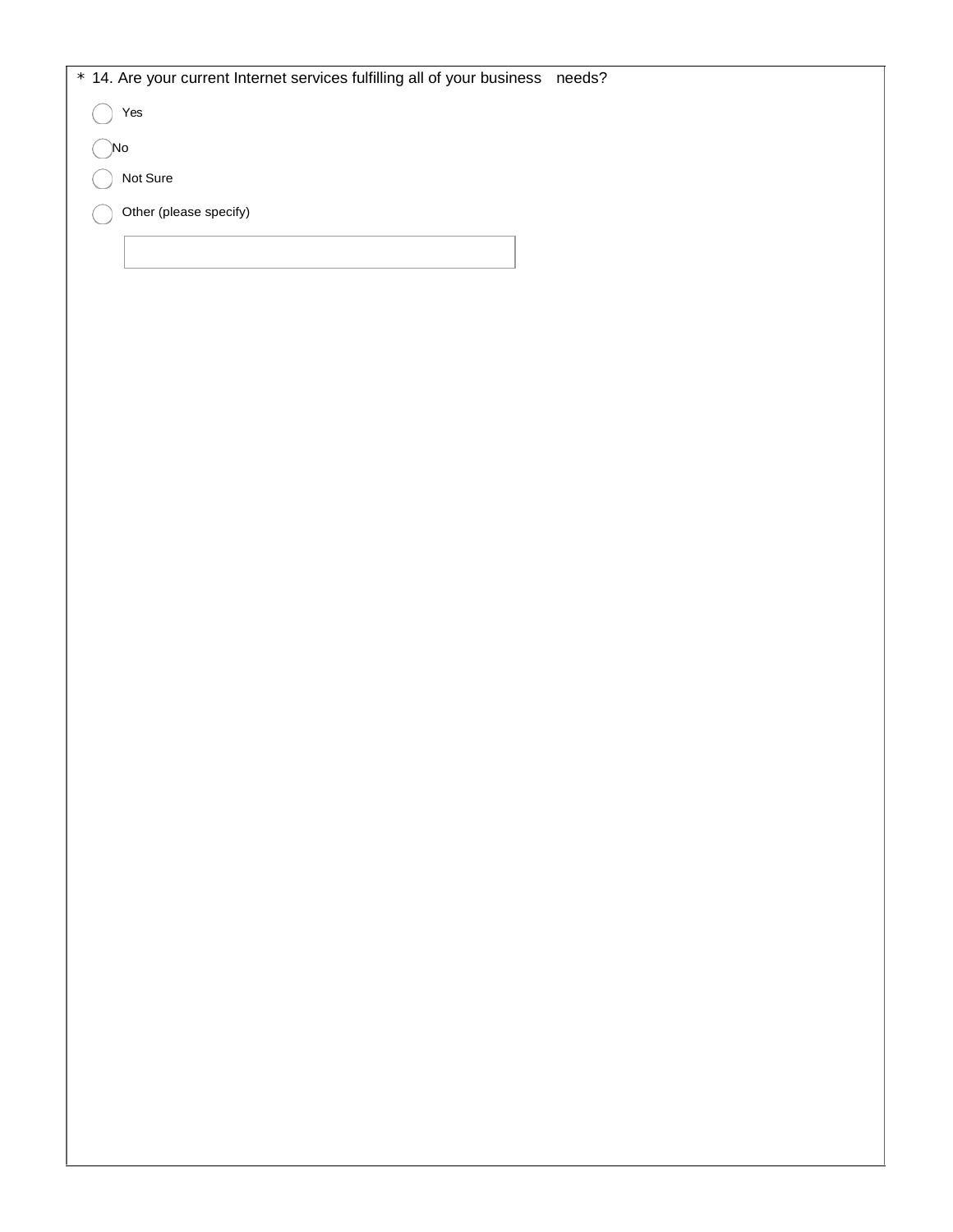| Reasons Internet May Be Insufficient                                                                                       |  |  |
|----------------------------------------------------------------------------------------------------------------------------|--|--|
|                                                                                                                            |  |  |
| * 15. In what way is your Internet insufficient? (check all that apply)                                                    |  |  |
| Not Fast Enough                                                                                                            |  |  |
| Unreliable                                                                                                                 |  |  |
| Availability Of Options (e.g. Services, Bandwidth, Speed)                                                                  |  |  |
| Price Too High For Received Services                                                                                       |  |  |
| Access To Customer/Technical Support                                                                                       |  |  |
| Lack of alternative Internet service if current Internet service has issues                                                |  |  |
| Redundancy                                                                                                                 |  |  |
| Latency                                                                                                                    |  |  |
| Other (please explain)                                                                                                     |  |  |
| * 16. Are there any particular issues keeping you from improving your current Internet services? (check all<br>that apply) |  |  |
| Don't know who else can provide service in my area                                                                         |  |  |
| Don't have the technical skills necessary for upgrade                                                                      |  |  |
| Impact on business in changing providers not worth it                                                                      |  |  |
| Needed services not available                                                                                              |  |  |
| Price for needed services too high or not competitive                                                                      |  |  |
| Other (please explain)                                                                                                     |  |  |
|                                                                                                                            |  |  |
|                                                                                                                            |  |  |
|                                                                                                                            |  |  |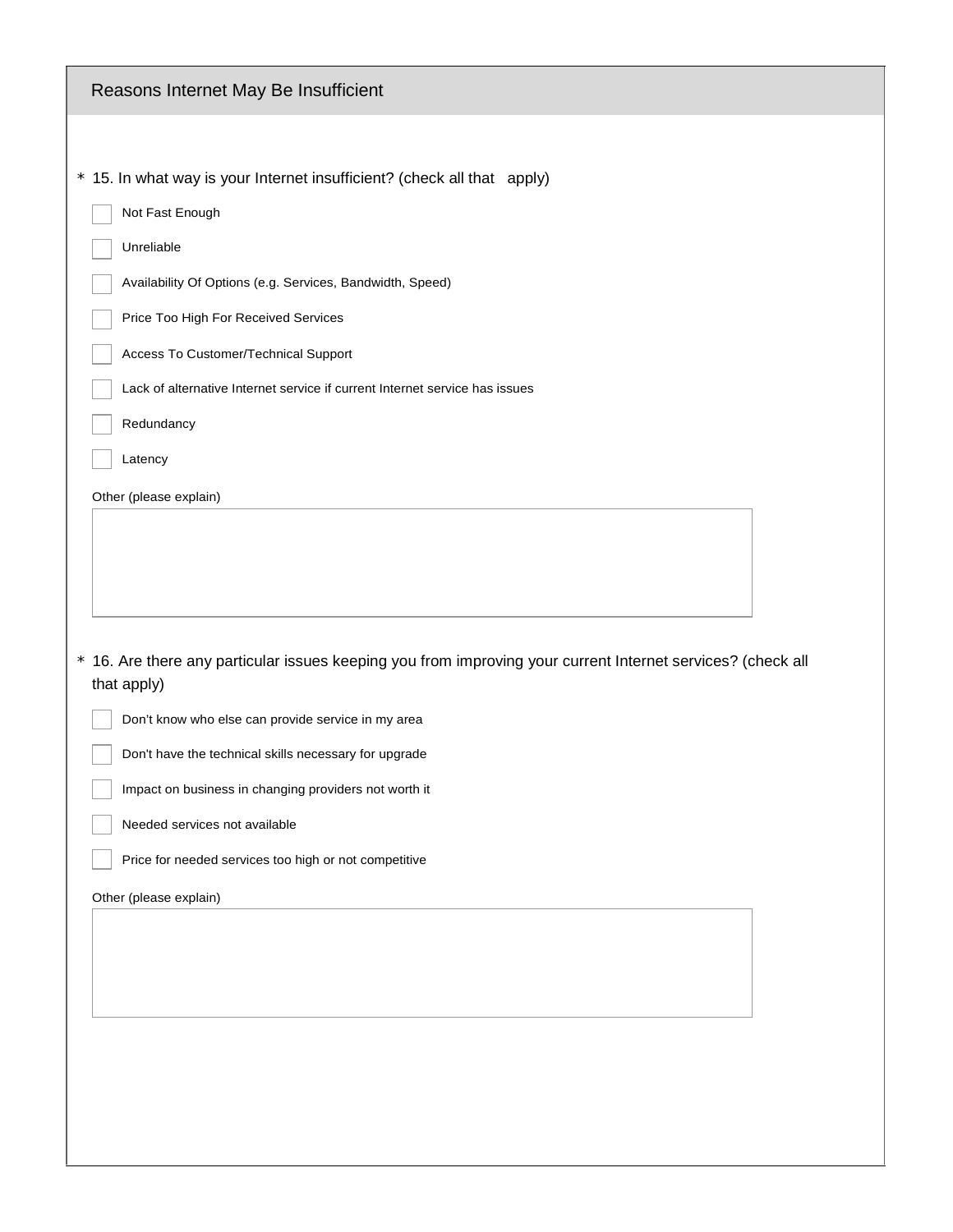# Ratings

#### \* 17. Please rate your current Internet services

|                                     | Poor | Fair | Good | Very Good | Excellent |
|-------------------------------------|------|------|------|-----------|-----------|
| Internet Services Only              |      |      |      |           |           |
| <b>Other Products and Services</b>  |      |      |      |           |           |
| <b>Customer / Technical Support</b> |      |      |      |           |           |
| Price                               |      |      |      |           |           |
| Reliability                         |      |      |      |           |           |
| Speed                               |      |      |      |           |           |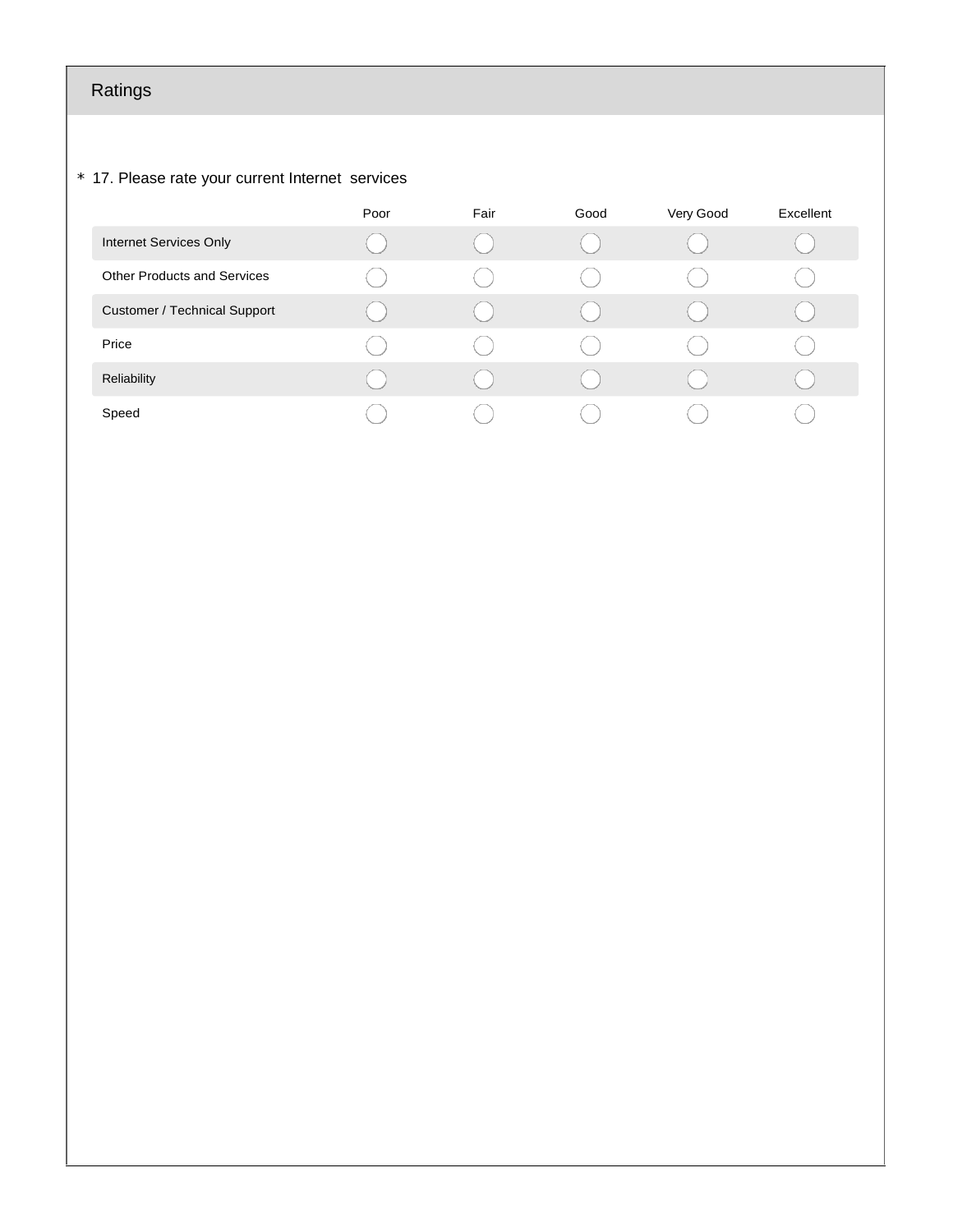| View of Internet Need                                                                                                                                                                                                                                                                                                |
|----------------------------------------------------------------------------------------------------------------------------------------------------------------------------------------------------------------------------------------------------------------------------------------------------------------------|
| * 18. Do you consider high-speed Internet to be an essential service just as water and electricity are today?<br>Yes<br>No<br>Not Sure<br>Other (please specify)                                                                                                                                                     |
| * 19. How important is it for your business to have multiple choices of Internet<br>providers?<br>Not important<br>Somewhat important<br>Moderately important<br>Very important<br>Extremely important<br>* 20. Rank the following factors in order of importance when selecting an ISP (1=most important to 5=least |
| important)<br>Speed                                                                                                                                                                                                                                                                                                  |
| Customer/Technical Support                                                                                                                                                                                                                                                                                           |
| Price                                                                                                                                                                                                                                                                                                                |
| Reliability                                                                                                                                                                                                                                                                                                          |
| Service Options (i.e. various speed levels, other services and products)                                                                                                                                                                                                                                             |
|                                                                                                                                                                                                                                                                                                                      |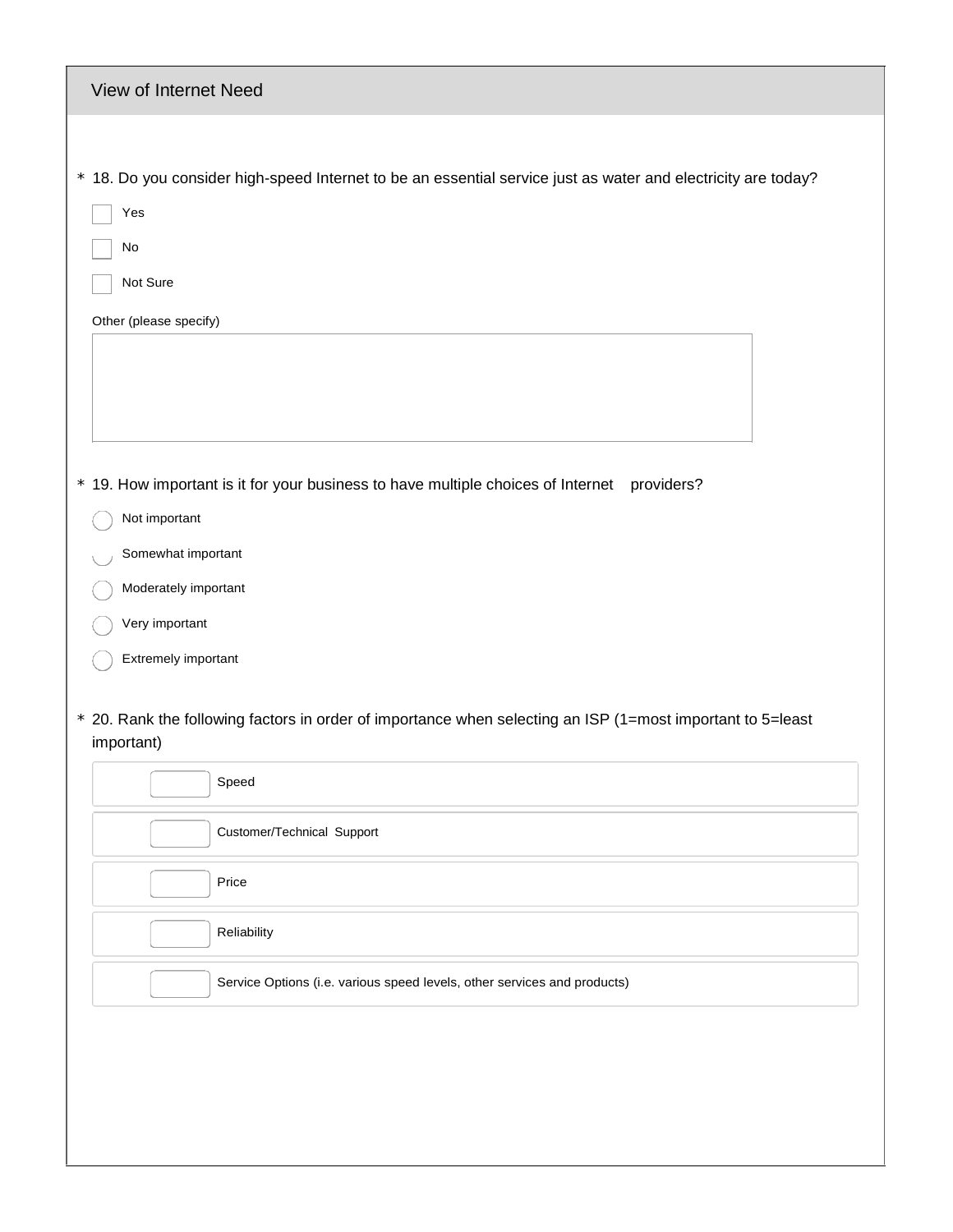| 21. If you use wireless devices, how important is having wireless services available in the Town of Palm                               |
|----------------------------------------------------------------------------------------------------------------------------------------|
| Beach?                                                                                                                                 |
| Not important                                                                                                                          |
| Somewhat important                                                                                                                     |
| Moderately important                                                                                                                   |
| Very important                                                                                                                         |
| Extremely important                                                                                                                    |
|                                                                                                                                        |
| * 22. If contemplating whether to relocate to an area or expand your current business, how important is<br>having high speed Internet? |
| Not important                                                                                                                          |
| Somewhat important                                                                                                                     |
| Moderately important                                                                                                                   |
| Very important                                                                                                                         |
| Extremely important                                                                                                                    |
|                                                                                                                                        |
| 23. Do you have any future anticipated Internet needs for your business? If so, please explain.                                        |
|                                                                                                                                        |
|                                                                                                                                        |

24. Please share any additional comments regarding your Internet service that you feel are relevant.